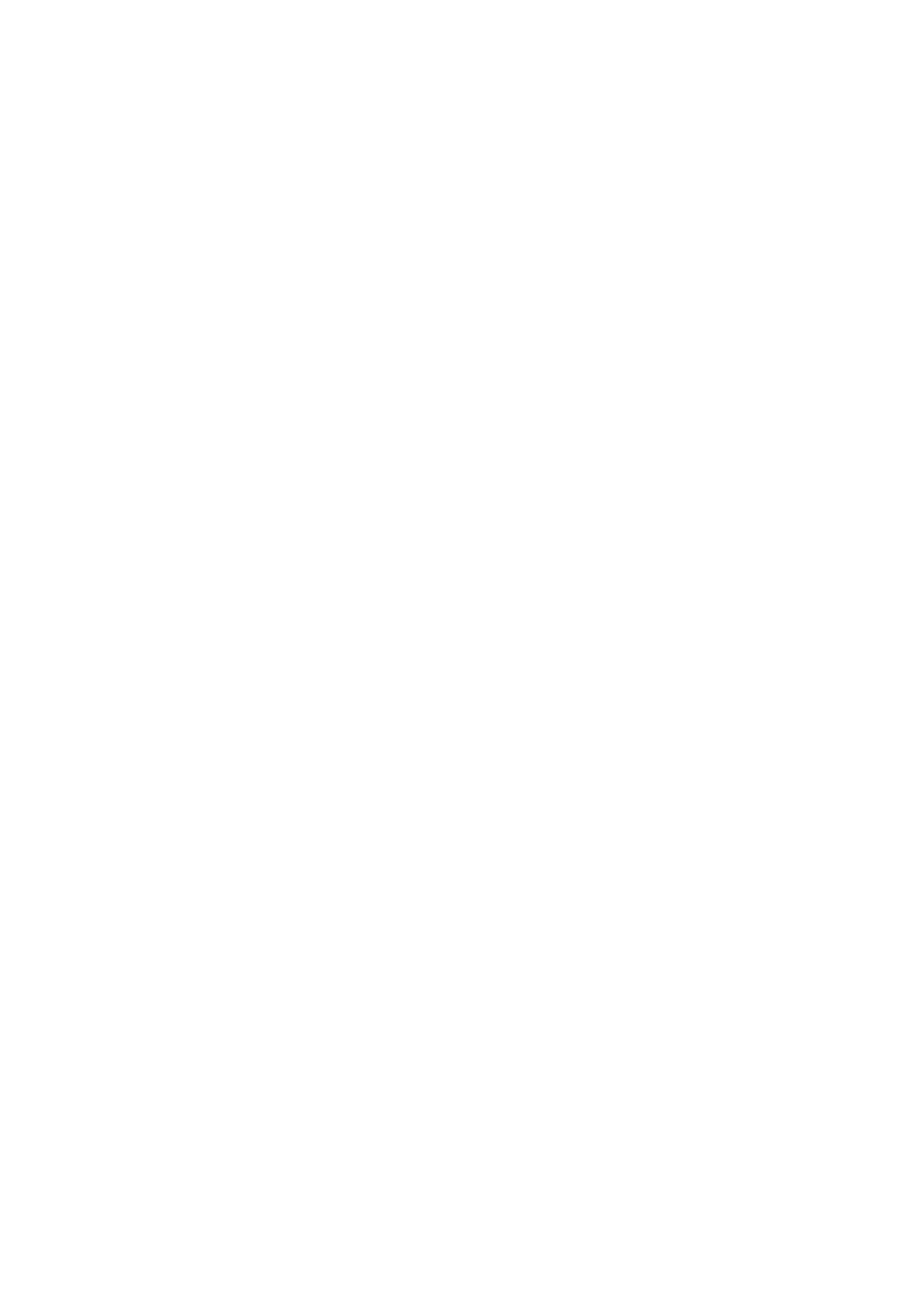wind turbine and power system components, as well as switching electronic devices, are necessarily to be monitored to keep these constraints within their permissible levels<sup>6-7</sup>. The wind turbine will generally operate in normal conditions with a voltage level between 90-105% and frequency between 49-51 Hz. The penetration of integrated distributed generation may violate these operational constraints. Therefore, the power supplied to the designed distribution network should be continuously monitored to regulate the voltage and frequency of the system. Under fault conditions, the wind turbine would experience significant voltage variations. The amplitude and duration of these variations will determine whether the wind turbine should be disconnected or kept operational during fault conditions. FACT devices such as STATCOM can provide the required reactive power for voltage regulation and assist wind farms to continue in supplying active power for a specific time during fault conditions<sup>8</sup>. The main objective of this paper is to simulate the integration of wind turbine and fuel cell stacks into the medium voltage distribution system and investigate the effect using STATCOM to stabilize the voltage levels in the studied system. The MATLAB/Simulink R2018a software package is used to model the distribution system, including the described distributed generators.

The fuel cell beak-up power supply is a desirable option to be used with an alternating power generation source like PV cell,since the fuel cell has many attractive features such as efficiency, fast load-response, modular production and fuel flexibility. Its feasibility with PV system has been successfully realized for both grid-connected and stand-alone applications. Due to the fast responding capability of the fuel cell power system, a photovoltaic-fuel cell (PVFC) hybrid system may be capable to solve the photovoltaic' s inherent problem of intermittent power generation. Unlike a storage battery, which also signifies an attractive back-up option, such as fast response, flexible construction and flexibility, the fuel cell power can produce electricity for unlimited time to support the PV power generator.

#### **2. Methodology**

### *A. Motivation:*

Energy management strategy is needed to control the power flow between the SOFC stack and battery in this type of active series hybrid. The energy management will calculate a control signal for the buck converter according to the actual states of the SOFC stack and the battery. The control signal for the buck converter is indicated by I<sub>DCDC,d</sub>. The energy management strategy has three different aims. The first is related to the battery, whereas the other two concern the SOFC stack. (i)Battery: Constant state of charge (SOC) (ii)SOFC stack: Avoiding and identifying aging. The main goal for the battery is a constant state of charge. As shown inFig. 6, it is essential to operate the battery at a partial state of charge (PSoC). As an outcome, it is reasonable to store the maximum braking energy and to deliver the maximum acceleration energy at any time without violating defined voltage limits. To achieve a long lifetime for the system, it is essential to avoid operating conditions that might reduce the lifetime of the SOFC stack. Especially the SOFC stack voltage influences on the lifetime. One phenomenon, known as catalyst corrosion, occurs if the voltage is too  $\text{low}^{11}$ . The energy management strategy should, therefore prevent aging of the SOFC stack and identify an aging process.

#### *B. Control Structure:*

1) Concept development in order to achieve this aim for the battery, a variable is needed which describes the actual state of charge ( $SOC<sub>battery</sub>$ ) of the battery. For a known battery capacity  $K<sub>battery</sub>$ this can be calculated from the battery current  $I<sub>battery</sub>$  in a simple way:

$$
SOC_{bawry} = 1 - \frac{\int I_{bawry} dt}{K_{bawry}}
$$
 (1)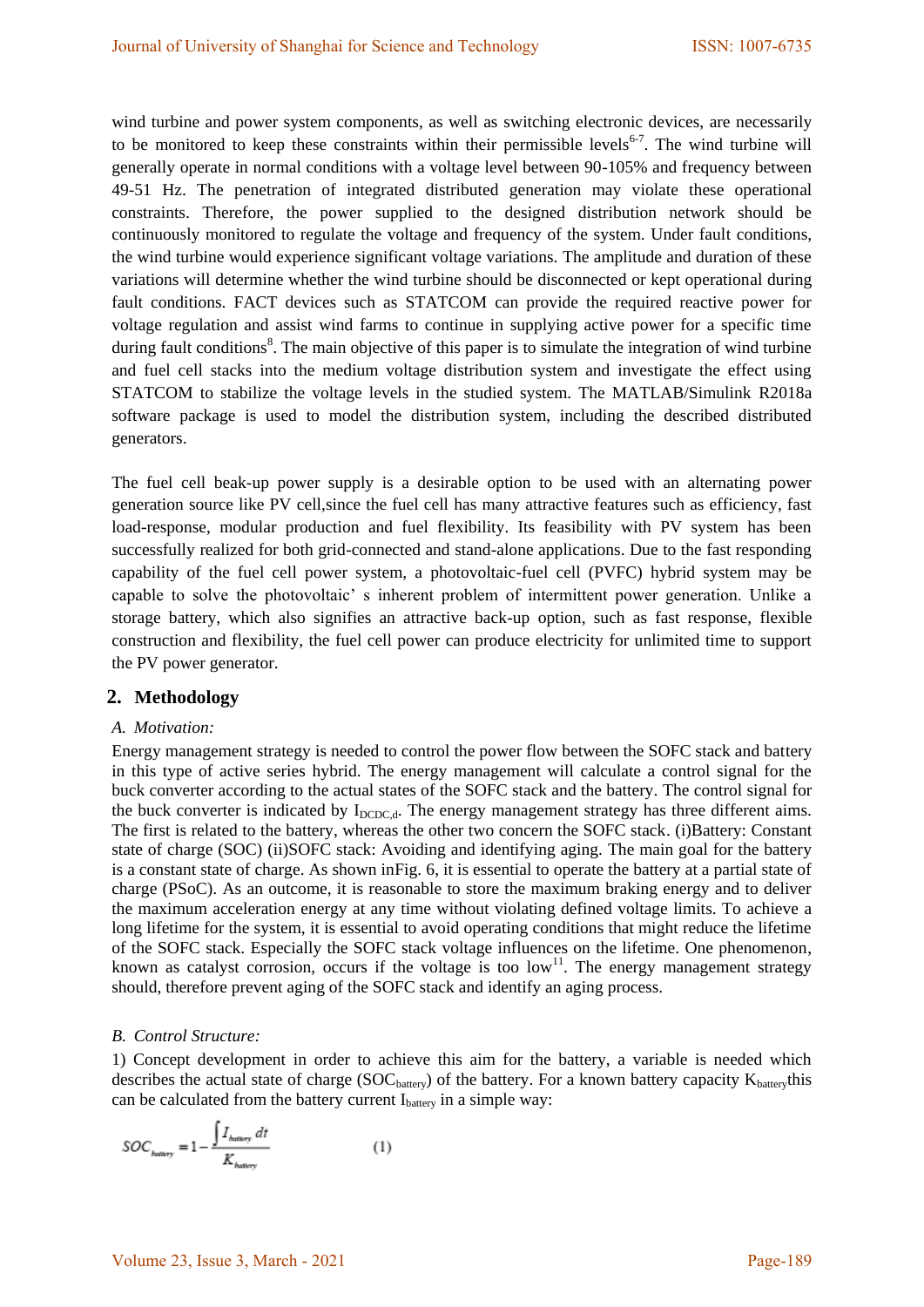The calculation in (1) is problematic since a measurement error for the battery current  $I<sub>battery</sub>$  will be accumulated over time. The result is a deviation of the calculated state of charge from the real state of charge, especially for long operating times of the system. This was demonstrated in an initial test with a PID controller and the state of charge as the control variable. The results of this test are described in Fig 4. Here, the state of charge is calculated in the battery management system of the lithium battery according to (1). The desired value for the control variable was set to 52.6 %. At the end of the test, which lasted 20 h, the calculated state of charge was 52.7 %, whereas the real state of charge calculated from the open circuit voltage was  $37.5$  %. The battery voltage U<sub>battery</sub> could be used as an alternate control variable. The stability of this control variable was demonstrated in a test with one single PID controller<sup>4</sup>. There are several possibilities for the topology of the control structure. As described, a PID controller with the battery voltage U<sub>battery</sub> as the control variable showed good results. The controller output is the desired value  $I_{\text{DCDCd}}$  for the current at the output of the buck converter. Another possible topology is a two-level controller with the following parameters:

$$
I_{DCDC,d} = \begin{cases} I_{DCDC,max} & \text{if } U_{bating} < U_{level,min} \\ 0 & \text{if } U_{bating} > U_{level,max} \end{cases} \tag{2}
$$

The controller output  $I_{\text{DCDC},d}$ , depends on the battery voltage  $U_{\text{battery}}$ . Two levels are defined. If the battery voltage is greater than the maximum level  $U_{\text{level,max}}$ , the controller output is set to zero. In this case, the SOFC stack is in a no-load state. For a battery voltage lower than Ulevel,min, the converter output current is set to the maximum possible converter current  $I_{\text{DCDC,max}}$ . Simulation result in Fig. 6 demonstrate the disadvantages of this controller compared to a PID controller. Firstly, the maximum SOFC stack power has to be higher in the case of the two-level controller. Secondly, it is possible for the SOFC stack to cool down in a no-load phase. This is the case if the difference between the two controller levels U<sub>level,max</sub> and U<sub>level,min</sub> is too significant. Therefore, the two-level controller is not an appropriate choice.

### **3. Test and Implementation**

MATLAB/Simulink model is designed for the integrated distribution system. Fig. 1shows the MATLAB/Simulink model for the designed integrated distribution system. In this system, the threephase ideal source is supplying power to the grid. We have considered PV as the ideal three phase source supplying power to the grid. This hybrid grid consists of IGBT based three-phase voltage source converter. This converter is controlled to supply needed reactive power and harmonic current into the system. To interface PV-Wind power system to the distribution system, inductor filters are used. These inductors are used to limit circulating current flowing in the system. To control the amount of power flow from battery/electrolyzer, its controller is designed in simulation. We have connected Fuel cell (SOFC) with PV-Wind to maintain the impedance in source and load.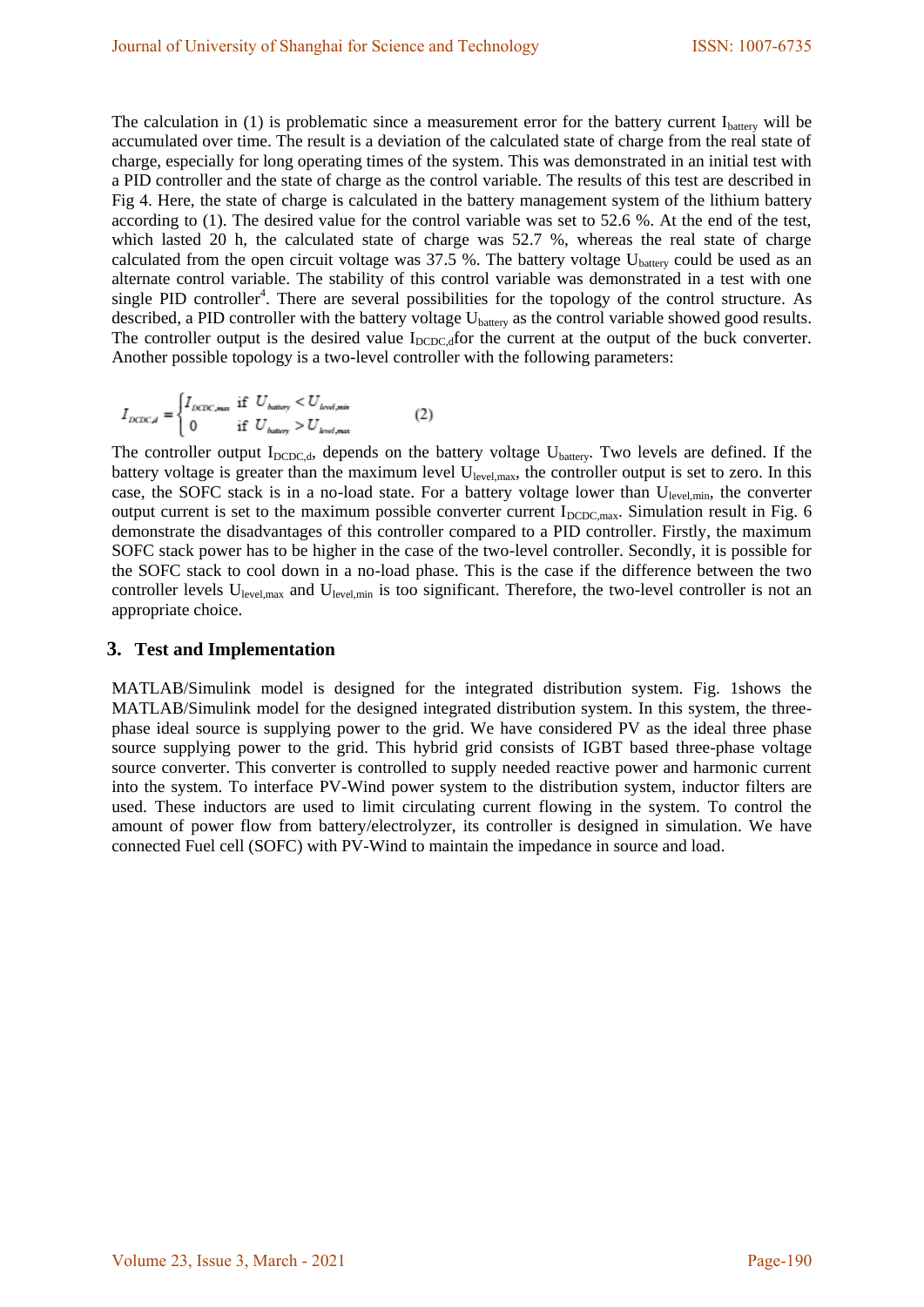

*Figure 1: Simulated model of Fuel cell & PV-Wind Power based distribution network* 

Using inverter, we generate required AC voltage from fuel cell. The inverter uses hysteresis switching and controls active power by management of direct-axis current while holding reactive power at 0 MVar. The measurement blocks are rated at 50kW. Thus, an active power reference of 1pu =50kW. Ode23tb solver with the configuration parameter discrete sampled at 1e-005s is used. This model undertakes the following: (i)The fuel cell gases are ideal. (ii)Only one pressure is well-defined in the interior of the electrodes. (iii)The fuel cell temperature is invariant. There is reverse in pressure of all the reactants after 0.4s.Due to which reactive power output of the fuel cell also increases. Simulation can be extended for dynamic study of fuel cell. After 0.4 s fuel cell is able to provide the 50kw active power.

## **4. Result and Discussions**

In this integrated distribution network, we have considered PV as the 3-pahse input voltage supply which maintains the constant voltage and frequency at the power grid. These constant voltage and frequency are the constraints used when the power is injected from wind and fuel cell into the grid.Shown below are the graphs of the simulated model of the designed distribution system.

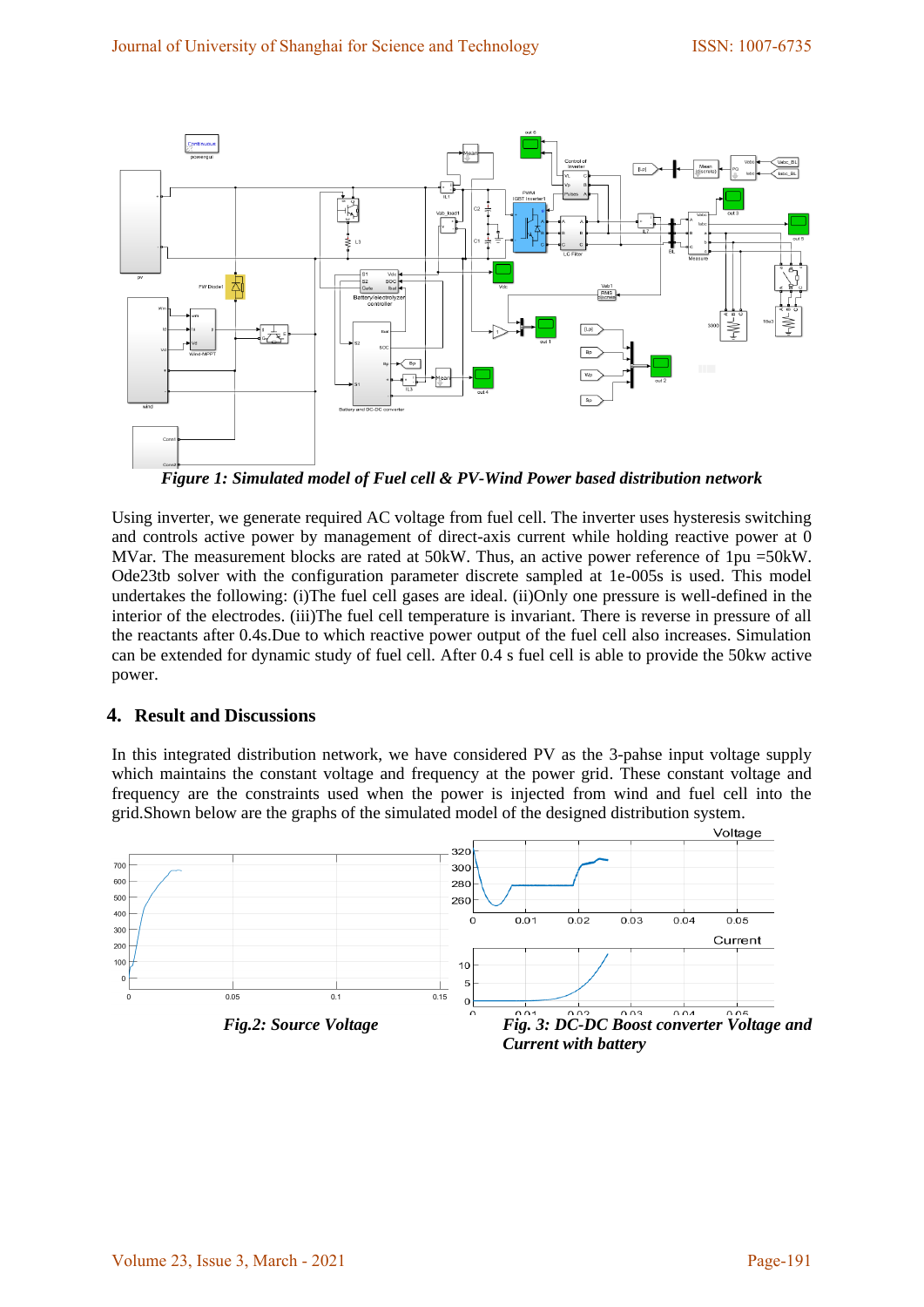



*Fig. 6: Battery Electrolyzer Voltage* 

The stability of the fuel cell system will make sure the continuous power is provided throughout the day as compare to traditional energy source. Fuel cells have a promising demand within the field of renewable energy. This paper describes the autonomous control strategies of inverters connected in parallel, especially load share for isolated operation of a micro grid configured with various new energy generators. In the verification test, the system was isolated from the utility grid, and inverters connected in parallel and determined the micro grid bus voltage and frequency. Various renewable energy generators PV-Wind turbine and the fuel cell were operated synchronously. The system proved stable controllability even with various loads and generation power change for around three weeks. When the fuel cell system is sufficient enough to supply the load then the system is operated on the islanded mode of operation. In this mode ofoperation, the controller must regulate the output voltage at the reference bus voltage and the frequency at the grid frequency. The reference values can be got by taking as a grid voltage magnitude and phase angle as reference frequency of grid. This paper implements the design of hybrid cascaded multilevel inverter for the hybrid power sources. The hybrid cascaded multilevel inverter reduces the harmonics in the output voltage. The harmonics are decreased relatively increasing the voltage levels of inverter. The effectiveness of the strategy for the cascaded multilevel inverter is studied based on the simulation results. The implemented PV-wind turbine and fuel cell provide the supply continuously and the experimental result shows the output voltage of the hybrid cascaded fed by fuel cell, PV cell and wind turbine. In this topology the non triplen lower order harmonics are reduced.

# **5. Conclusion**

The design and control of fuel cell and PV-wind power system have been carried out for a three-phase distribution system. A control algorithm based on correlation and cross-correlation function has been found suitable for generating the switching signals of fuel cell in a three-phase power system. In this project, algorithms are implemented for the operation of fuel cell to eliminate harmonics in source current due to non-linear load, pulse load, and reactive load. Fuel cells convert the chemical energy of a fuel and an oxidant directly into electrical power and heat using electrochemical processes, not combustion. In fuel cell, water could be split into the hydrogen and oxygen by sending an electric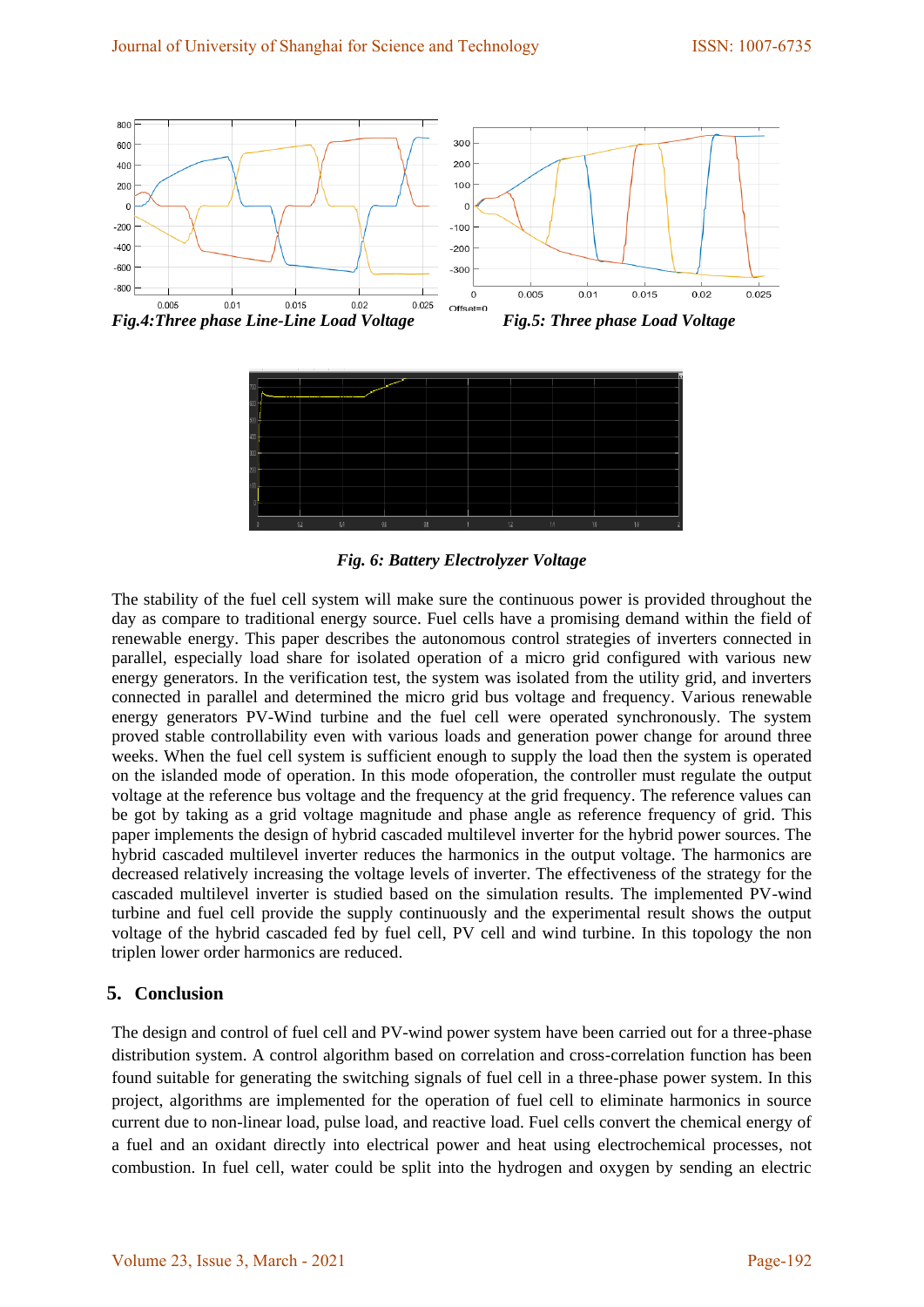current through process of electrolysis technique. A Proton Exchange Membrane Fuel Cell (PEMFC), combines hydrogen fuel with oxygen from the air to produce electricity, water, and heat. A Basic Proton Exchange Membrane Fuel Cell consists of 3 components: (i)Anode (a negative electrode that resists electrons) (ii)An electrolyte in center (iii)Cathode (a positive electrode that attracts electron). As hydrogen flows into the fuel cell anode, a catalyst, often a platinum coating on the anode helps to separate the gas into protons (hydrogen ions) and electrons. The MATLAB simulation model is designed for all power loads, and simulated results are analyzed. This system is implemented and compared for harmonic elimination, power factor correction and tracking capability to maintain DC bus voltage. With the effect of source distortion, these three algorithms are analyzed. The next step in the research is to consider Microgrid as a system. It is essential to know more about how the sources interact with each other. More specifically, their relationship to each other needs to be defined. If all goes as anticipated and the Microgrid system is developed, the control of the order will likely be embedded within the electronics. It is possible to use specialized controllers to get a more stable response and to use each power source more efficiently. This should undoubtedly be researched and considered once the power sources interaction and relationship with each other and the mains have been defined. Other aspects that could be developed further are the original sources within the Microgrid.

### **6. Acknowledgment**

Expression of giving thanks is just a part of those feelings which are too large for words but shall remain as memories of beautiful people with whom I have got the pleasure of working during the completion of this work. I am grateful to BIT, Durg, Chhattisgarh, which helped me to complete my work by giving an encouraging environment. I want to express my deep and sincere gratitude to Dr. Anup Mishra (HOD, EEE) and my guide Mr. Mousam Sharma (Assistant Professor), BIT, Durg. His comprehensive knowledge and his logical way of thinking have been of great value to me. His understanding, encouraging, and personal guidance has provided a sound basis for the present work.

## **7. References**

- [1]. M.C. Williams,"Fuel cells and the world energy future", Power Engineering Society Summer Meeting. Conference Proceedings (Cat. No.01CH37262), 2001.
- [2]. J. Weigl, I. Inayati, "Pios fuel cell Motorcycle; design, development and test of hydrogen fuel cell powered vehicle", IEEE International Conference on Sustainable Energy Technologies, 2008.
- [3]. Jorg Wilhelm ; Holger Janben, "Energy management for a fuel cell/battery hybrid system", IEEE Emobility - Electrical Power Train ,2010.
- [4]. J. Hawke ; P. Enjeti, "A modular fuel cell with hybrid energy storage", IEEE Energy Conversion Congress and Exposition, 2011.
- [5]. Zhao Dongmei, Zhang Nan , "Micro-grid connected/islanding operation based on wind and PV hybrid power system", IEEE PES Innovative Smart Grid Technologies, 2012.
- [6]. Chen Rouyi, Chen Jianbin, "System stability and its influencing factors analysis of the isolated wind-solardiesel- battery hybrid micro-grid", IEEE China International Conference on Electricity Distribution, 2012.
- [7]. Chen Zhong, Hu Lvlong,"The research about PV/wind hybrid energy considering grid security constraints", IEEE PES Innovative Smart Grid Technologies Conference (ISGT), 2013.
- [8]. C. P. Vineetha, C.A. Babu, "Economie analysis of off grid and on grid hybrid power system", International Conference on Circuits, Power and Computing Technologies [ICCPCT-2014], 2014.
- [9]. S.Agalya, R.Kavitha "Implementation of hybrid cascaded multilevel inverter with photovoltaic cell and fuel cell ", IEEE International Conference on Green Computing Communication and Electrical Engineering (ICGCCEE), 2014.
- [10]. Jayasankar V N, Gururaj M V,"A study on hybrid Renewable Energy Source interface to the non-ideal grid at distribution level with power quality improvements", IEEE 6th International Conference on Power Systems (ICPS), 2016.
- [11]. Liangliang Ren, Ke Jin ,"A novel method of optimizing efficiency in hybrid photovoltaic-grid power system", IEEE Energy Conversion Congress and Exposition (ECCE), 2016.